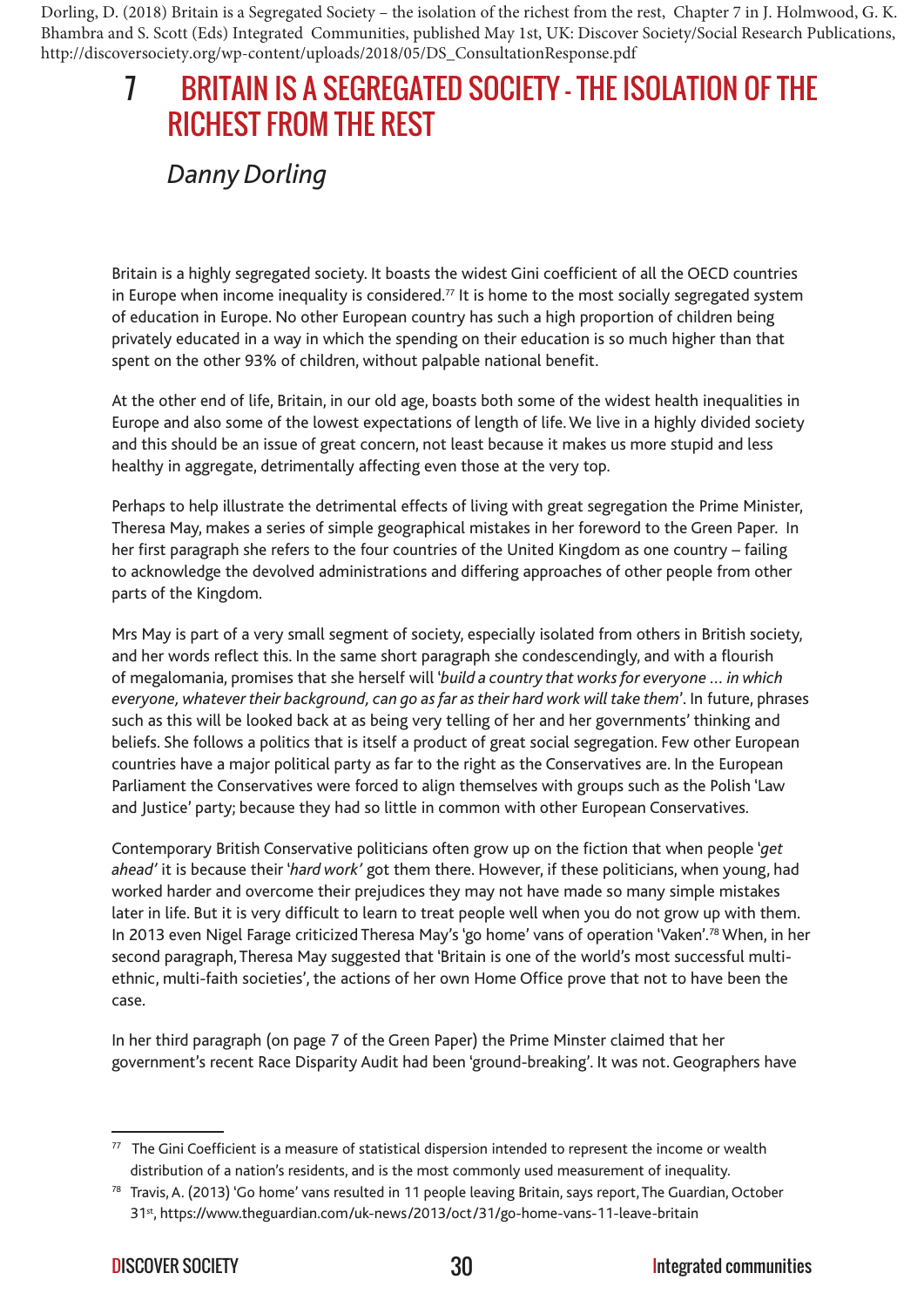explained that it 'meant little'<sup>79</sup> because it showed so little understanding of geography. Mrs May said it would help address the inequalities that '*prevent us from building a Britain where everyone has the chance to succeed*.' Note again, the implication being that individuals should be given 'chances'. The language will be familiar to children who have read the 'Hunger Games' books, where all children are given 'a chance'.

In her fourth paragraph of introduction the Prime Minister said that the reason to confront segregation is because it '*undermines our unity as a nation*'. She is obsessed with the idea of Britain as a nation, a single country, her country. She and her government also have a tendency to talk of everyone as being like them and so use the word, 'our'. Recently Jan-Werner Müller identified such language us as being typical of populist politicians who try to claim that they are representative of everyone, of the 100%, as Mr Trump and Mrs May do.<sup>80</sup>

In her fifth paragraph the Prime Minster claimed that the Green Paper will '*tackle the root causes of a lack of integration – including a lack of social mixing in some of our neighbourhoods and schools, unemployment and poor English language skills.*' These are part of the reason some people are less integrated into society than others, but not in the way Mrs May means. For instance, while she was growing up she did not go to the same schools as most other children in Oxfordshire, and many (if not most) of the young adults she met at university went to segregated private schools. But she will not see her isolation, and the isolation of people like her, as being one of the worst forms of a lack of social mixing in Britain, as compared to other countries in the world where such social isolation is far less common.<sup>81</sup> This is basic geographical knowledge. But she does not have that knowledge.

It is not Mrs May's fault that she does not understand Britain. She was almost certainly never taught human geography well at her school or university and her advisors now are misinforming her still. She did not benefit from going to school where the most common language after English was Urdu. She did not go to a school with a wide cross section of society. She did not grow up in a diverse neighbourhood. She did not make friends later from a wide cross section. Why should we expect her to have integrated well?

However, even having benefitted from a more inclusive upbringing is no guarantee of better understanding. In his forward to the Green Paper the relevant Secretary of State, Mr Sajid Javid, reminisces over translating for his mother in the doctor's surgery at the age of six. He talks of '*shared rights, responsibilities and opportunities*.' But as Tony Blair before him also failed to understand, this phrase about 'rights and responsibilities' came from R. H. Tawney and originally meant so much more.

It was Tawney who best described the rights of the poor and the responsibilities of the rich.<sup>82</sup> Tony Blair turned the phrase on its head. Mr Blair was also a product of private education. The Green Paper (page 64) proposes a new national survey to ascertain the extent to which people are aware of their '*shared/common rights and responsibilities'*. Perhaps the origins of the phrase need to be better studied by those preparing the survey. The entire 'Measuring Success' section of the green paper is risible.

<sup>79</sup> Vaughan, L. (2017) New 'race disparity audit' means little unless we consider where people live, *The Conversation*, October 10th. Available at: [https://theconversation.com/new-race-disparity-audit-means](https://theconversation.com/new-race-disparity-audit-means-little-unless-we-consider-where-people-live-85408)[little-unless-we-consider-where-people-live-85408](https://theconversation.com/new-race-disparity-audit-means-little-unless-we-consider-where-people-live-85408).

<sup>80</sup> Müller, J.W. (2017) *What Is Populism?* London: Penguin.

<sup>81</sup> I have written about this frequently. Among OECD nations only Chile (and possibly Korea) spends more on its segregated private school children as compared to the UK. See Dorling, D. (2015) *Injustice*, Bristol: Policy Press, p. 68.

<sup>82</sup> Tawney, R.H. (1920) *The Acquisitive Society*, see: [https://en.wikiquote.org/wiki/The\\_Acquisitive\\_Society.](https://en.wikiquote.org/wiki/The_Acquisitive_Society)